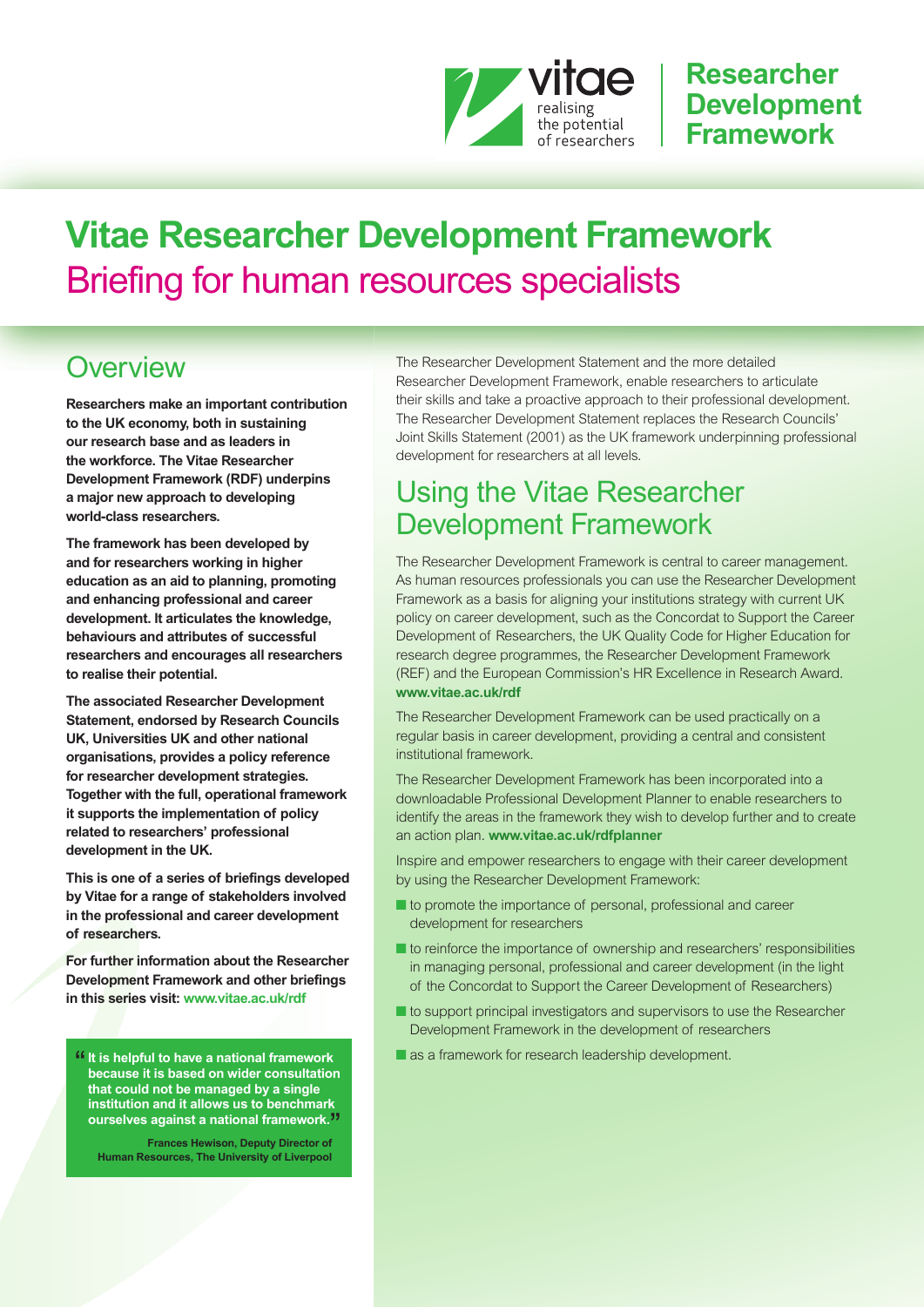## **Background**

The Vitae Researcher Development Framework and Researcher Development Statement underpin policies for supporting the professional and career development of researchers. Institution-wide implementation of the Concordat to Support the Career Development of Researchers, the QAA Code of Practice for research degree programmes and the Roberts recommendations for postgraduate researchers and research staff are enhanced and strengthened by use of the Researcher Development Framework and Statement.

## **Structure**

- **■** The Researcher Development Framework and Statement were created through interviews with researchers and empirical data, leading to the identification of the characteristics of excellent researchers
- Characteristics, expressed in the framework as 'descriptors', are structured into four domains and twelve sub-domains, encompassing the knowledge, intellectual abilities, techniques and professional standards to do research, as well as the personal qualities, knowledge and skills to work with others and ensure the wider impact of research
- Three to five phases for each descriptor present stages of development or levels of performance

### Who is the Researcher Development Framework for?

- Researchers to evaluate and plan their professional development
- **■** Principal investigators and supervisors of researchers in their role supporting the development of researchers
- Researcher developers, trainers, human resources specialists, careers advisors, senior managers and others – in planning and providing support to researchers
- Policy makers, funders and other organisations to inform and reinforce policy and strategy relating to researchers
- Employers to provide insight into the unique blend of researchers' skills and to enable exploration of researchers' potential benefits to the company as employees

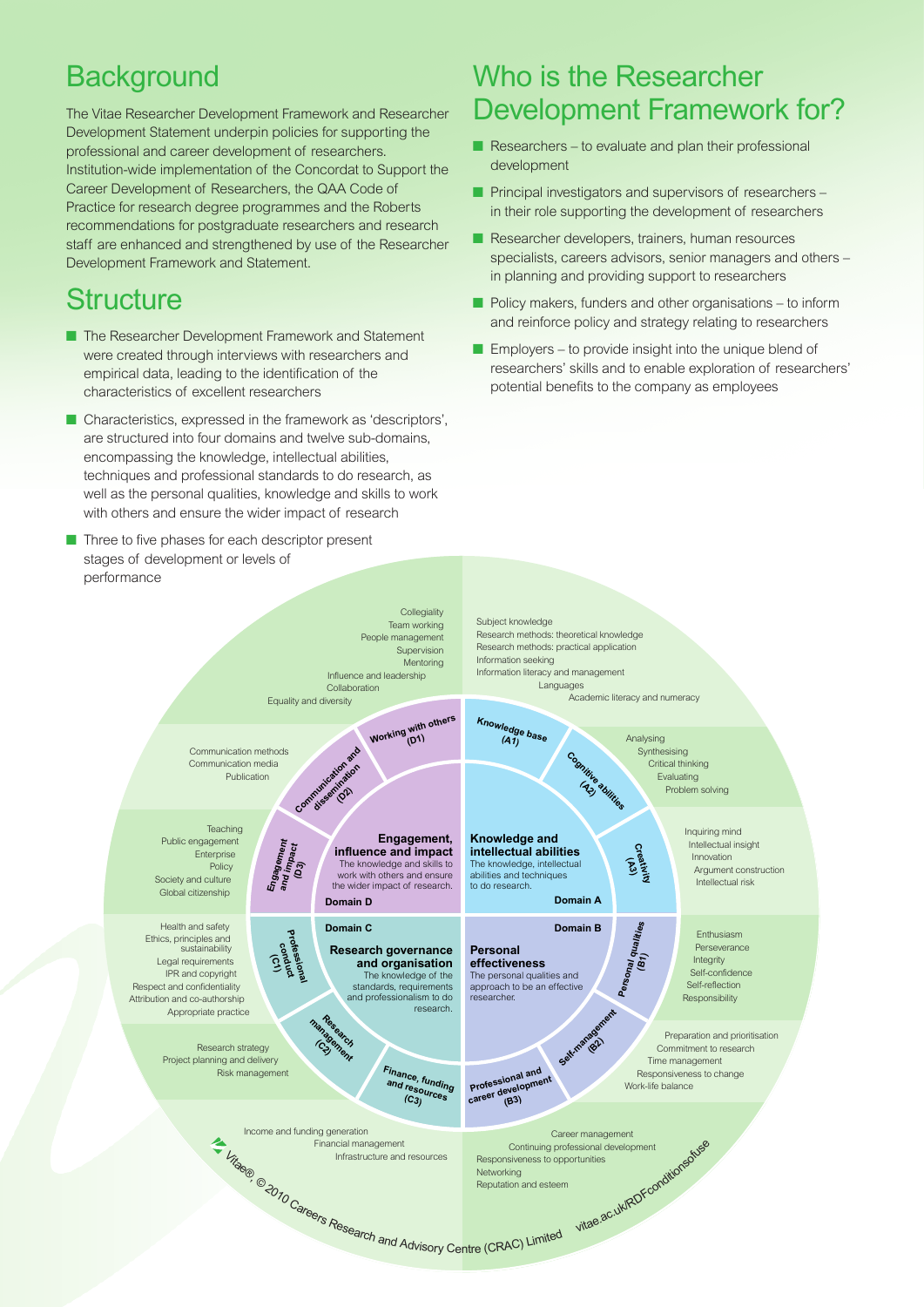### Human resources specialists using the Researcher Development Framework say:

" **The Researcher Development Framework provides a fantastic way for research staff to consider their professional and career development alongside other performance criteria. Individual research staff will find using the framework to review strengths and priorities really useful as preparation for conversations about career opportunities** "

**Guy Gregory, HR Director, University of Bristol, Universities Human Resources (UHR)**

- " **We warmly welcome the Researcher Development Framework, which is an excellent model designed to be applied at every level:**
	- **• nationally – we now have a benchmark for researcher development that embodies the principles of the Concordat**
	- **• institutionally – it can be used to develop strategy and policy that best meets institutional and national research priorities**
	- **• school/faculty/department – its structure facilitates the embedding of current best practice – where it matters**
	- **• indvidually – we now have a framework that enables every individual researcher to plan and shape their career development at all stages of their career.** "

**Sheila Gupta, Director of Human Resources, University of Edinburgh**

#### **The Researcher Development Framework Professional Development Planner**

|                          | <b>Researcher Development Framework</b>     | <b>Development</b><br>the actions in<br><b>Framework</b><br>of canauscritors                                                                                                    |
|--------------------------|---------------------------------------------|---------------------------------------------------------------------------------------------------------------------------------------------------------------------------------|
| <b>Domain A</b>          | <b>Knowledge and intellectual abilities</b> | This demain contains the knowledge and interlectual at litios needed to be able<br>to complete indicate too quantity                                                            |
| Dereche B                | <b>Personal effectiveness</b>               | This domain contains the personal qualities, cases and self-management skills.<br>mg.cod to take queechip for and control of professional prodoproters                          |
| <b>Detective</b>         | Research organisation and governance        | This domain contains the knowledge of the standards, requirements and<br>professional conduct that are reached for the whechive management of research.                         |
| Deposits D               | Communication, influence and impact         | This domain contains the knowledge, circleratoricing and stella meded to<br>engage with influence and impact on the academic, social cultural, economic<br>sed hinader context. |
| Report                   |                                             |                                                                                                                                                                                 |
| Ties to "guide           |                                             | Before using the Professional Quvalopment Planner, download<br>this flie and save it on your computer. Also watch our screencast                                                |
| <b>United reconnoist</b> |                                             | video on how to get the most from the planner.<br>smos vitas az újciráfskemer                                                                                                   |
| Glennary                 |                                             |                                                                                                                                                                                 |

" **The Reading Researcher Development Programme was inspired by, and is fully aligned with, the Researcher Development Framework. The framework covers a broad range of important areas that will help researchers to develop as individuals and to work and communicate effectively with others, as well as to become better researchers. It is flexible and easy to adapt to individual and institutional needs.** "

**Professor Dianne Berry, Pro Vice-Chancelor, Univeristy of Reading and Chair, REF Equality and Diversity Advisory Group**

### Relevant organisations say:

" **The Vitae Researcher Development Framework provides a valuable mechanism to increase institutions' capabilities to develop world-class researchers. It provides a strong basis for the delivery of the principles of the Concordat to Support the Career Development of Researchers and the QAA Code of Practice for research degree programmes.** "

**Professor April McMahon, Vice Chancellor and Chair, External Advisory Group, Researcher Development Framework**

" **The Researcher Development Statement offers <sup>a</sup> valuable framework of knowledge and skills that research staff will need to meet a variety of career challenges. It assists institutions in their implementation of the principles of the Concordat and will help them continue to develop their research staff at all levels.** "

**Professor Sir Ivor Crewe, Chair, Concordat Strategy Group**

"The UKRSA promote the RDF Professional Development<br>Planner as a useful tool to help focus researchers on their **career development. UKRSA encourage local research staff associations in organising sessions for researchers to share their own experiences using the Professional Development Planner. It provides an excellent basis for identifying shared needs for careers and professional development whilst providing the basis for seeking additional support.** "

**The UK Research Staff Association (UKRSA)**

Research Councils UK have fully endorsed the Researcher Development Statement.

In their Statement of Expectation, the **Engineering and Physical Sciences Research Council (EPSRC)** indicate that researchers are expected:

"**to develop the higher-level capabilities as outlined in the Researcher Development Statement.** "

The **Biotechnology and Biological Sciences Research Council (BBSRC)** acknowledges the Researcher Development Statement in their Doctoral Training Partnerships:

- " **BBSRC also supports the development by Vitae of the Researcher Development Statement, as an outline of the areas of professional development that research organisations should be addressing in their training programmes.** "
- " **The Researcher Development Framework provides researchers with a tool to use to help identify their transferable skills, strengths and capabilities and how to develop them. All of which are relevant to a range of careers and extremely valued by employers.** "

**Jackie Wilbraham, R&D Science Policy Director, AstraZeneca**